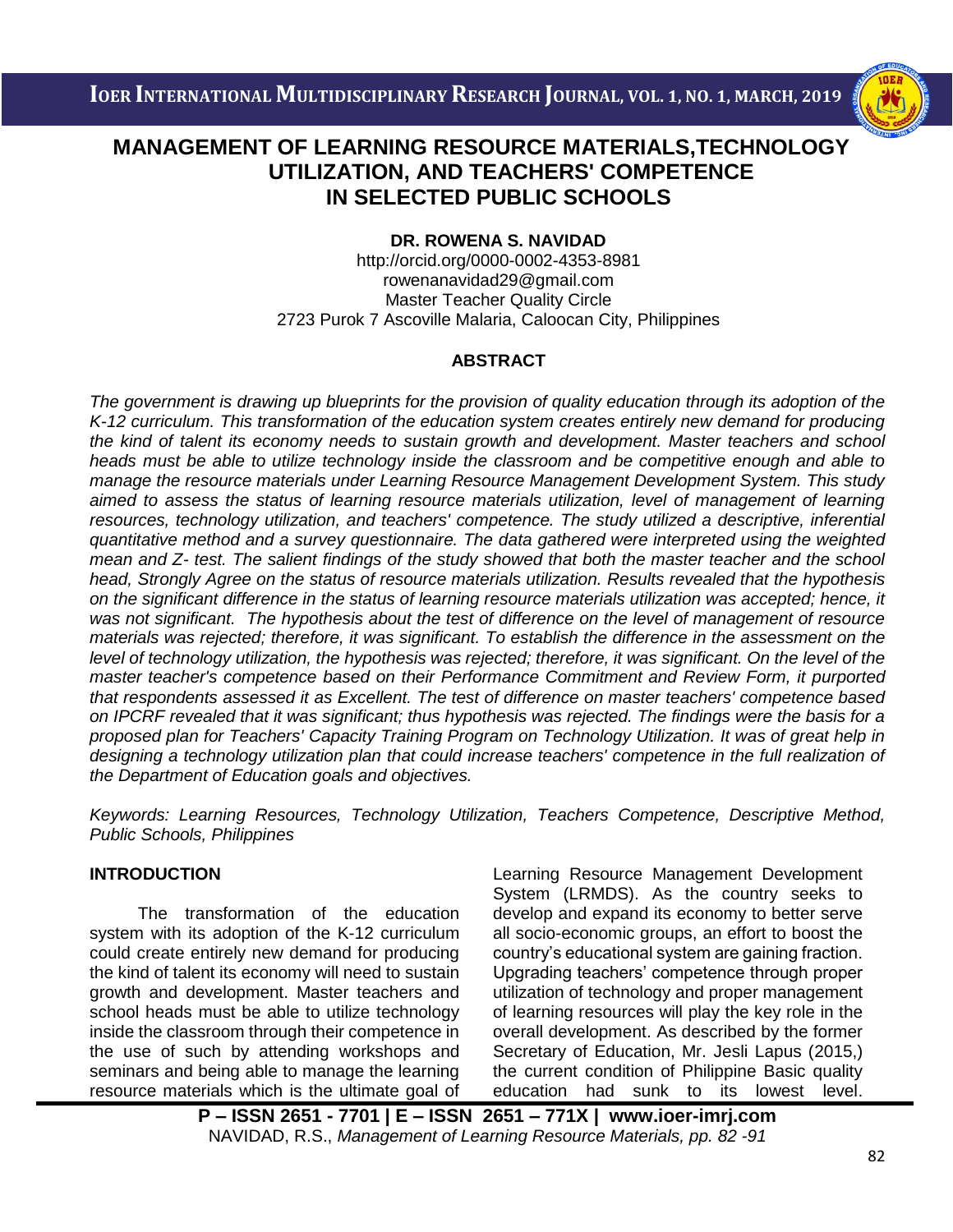i<br>I

Accordingly, this was very alarming. Therefore, educational leaders must do something to address these aspects of the system that needs special attention. On the other hand, Leonor Magtolis Briones (2017) – DepEd, Secretary believed that a challenge among the school heads, master teachers and teachers exists in raising the quality of education all throughout the country with regard to management of learning resources in school, utilization of technology in class and most significantly the articulation of teachers competence in carrying out the objective of the Department of Education in its vision of creating a globally competitive learners. The challenges and expectations are great, and the task is daunting in the management of Learning Resource Materials (LRM) as cited by Domingo (2018) but the master teachers and school heads are confident that through the wise utilization of such resources, the Department of Education will be able to achieve such reform in the education system. However, the adequacy and sufficiency of learning resource materials were always the main consideration in the attainment of the aforementioned DepEd goals and objectives. Master teachers are the key players in the utilization of technology in class as perceived by Cornelia (2015), considering the rapid and pervasive technological changes throughout the country. Master teachers are capable of carrying over with such tremendous improvement in the education sector for they are highly responsible for the improvement of the instructional competence of teachers in the department where they belong. The knowledge, expertise and the experiences of master teachers play a big part in the evaluation and improvement of learning resource materials leading to the attainment of producing globally competitive teachers and learners. However, not all of the master teachers are doing such task because the majority of them are also suffering from the lack of knowledge and technical know-how concerning technology utilization. On the other hand, the competence of public-school teachers was also of prime significance in the management of learning resources, utilization of technology in the heads find themselves enduring, it is hard to

classroom, Rada (2015). Their knowledge and skills should be evaluated in terms of their ability to utilize Information and make it more responsive to the needs of students in a classroom. Assessing and evaluating of teacher's competence can serve as the basis in designing a management program that will cater to the significant aspects of teaching and learning process. The above contentious ensure the need to identify the problems encountered by the teachers and school heads in terms of learning resource materials and the utilization of technology to provide a possible solution that will lead to better functioning of the school as a whole. With this, there is a strong need to identify the gaps that are existing and continuously contributing to an increasing problem in the Department of Education concerning the management of learning resource materials, the utilization of technology in classrooms and teachers' teaching competence.

### **CONCEPTUAL FRAMEWORK**

The framework states the process of obtaining the answer to the problem of teacher's capability to manage and utilized Learning Resource Materials Development System (LRMDS) effectively. It is important that the teacher's technical know-how and capabilities to improve their involvement in this fast-changing society. A skill that should be present to the 21<sup>st</sup>century teacher is the teacher's ability to create and innovate something that will contribute to the attainment of learning goals and objectives. In view of this, the diversity of learning materials must be created and be used in teaching diversified learners by all levels. Shared-Decision Making is defined in their article as a quote from Senge, is "the willingness to collaborate, pass on complete and accurate information/ tasks through proper utilization of human resource" (cited in Rice and Doyle, 2010) Thus, the school heads could embrace shared-decision making through using leadership teams and being authentic with the teachers. Understandably, in the throes of all of the high-stakes accountability that school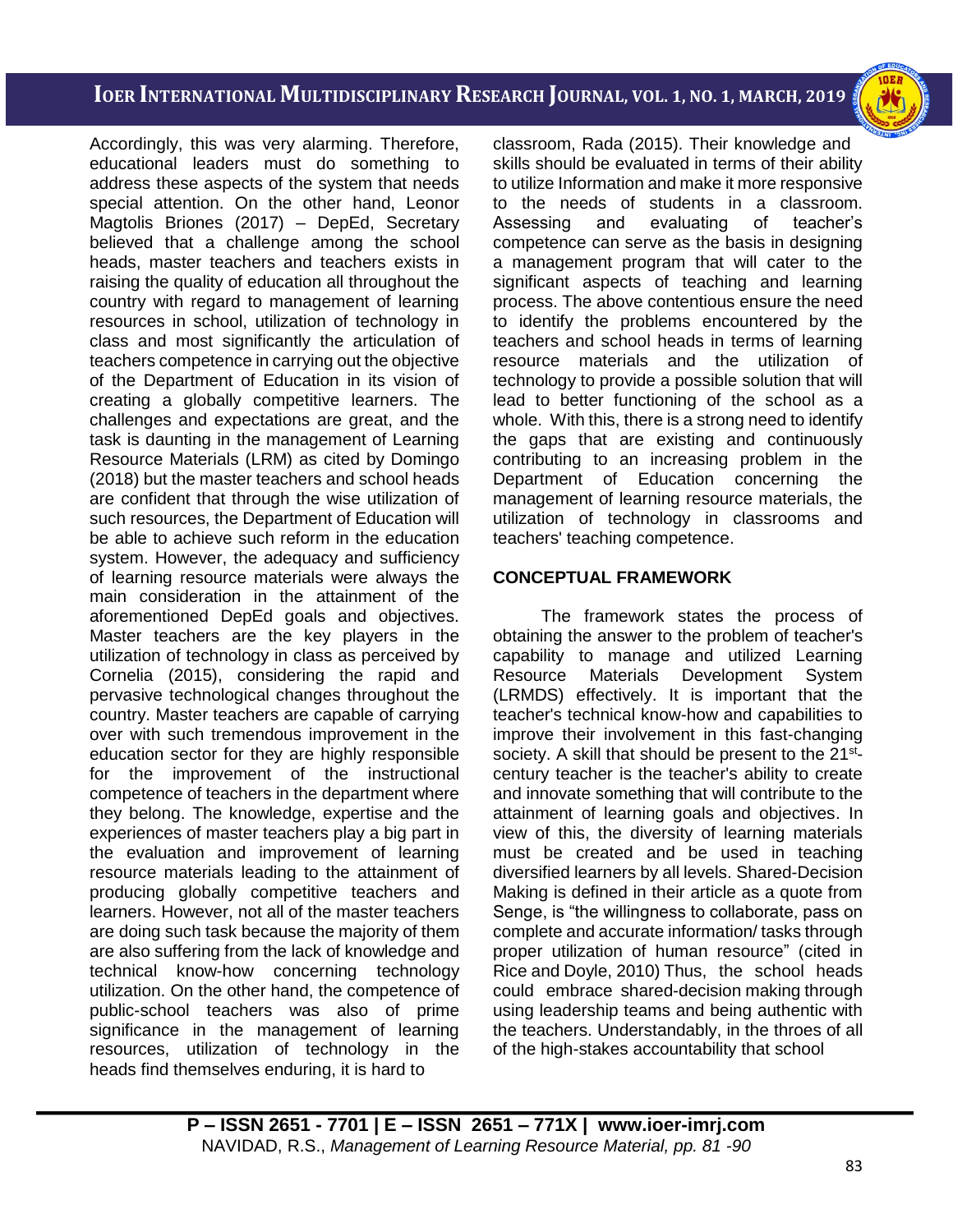i<br>I

Relinquish the power of decision making over to the master teachers and teachers knowing that to build high competence the leader must live with the results. (Wahlstrom & Louis, 2008). It was noted that the school leader should keep in mind the following concepts when leading a team through proper utilization of learning resource materials in class. Select modest material, explain how this change fits the students' need, evaluate the changes often, keep the materials tangible, interlink the learning materials with professional development, create collaboration time for team members, conduct well-organized teachers meetings, and allow the practice to persuade proper utilization. Thus, the instructional leader when sharing the responsibility of communicating school goals can empower the school staff



Figure 1. Research Paradigm

### **OBJECTIVES OF THE STUDY**

The main purpose of the study was to assess the status of learning resource materials utilization, the level of management of learning resources, technology utilization and teachers' competence in selected public schools in Caloocan, Malabon, Navotas, and Valenzuela (CAMANAVA), Philippines. Specifically, it aims to: (1) determine the status of learning resource materials utilization (2) assess the level of management of learning resource materials (3) determine the significant difference between the levels of control of learning resource utilization (5) determine the significant difference

on the level of technology utilization (6) assess the level of teachers' teaching competence based on the Individual Performance Commitment Review Form (IPCRF) (7) determine the significant difference in the level of competence of master teachers (8) develop a proposed technology utilization Plan for better learning outcomes.

### **METHODOLOGY**

The study used a descriptive method since it wanted to know "what is" the prevailing conditions particularly how assessments differ. It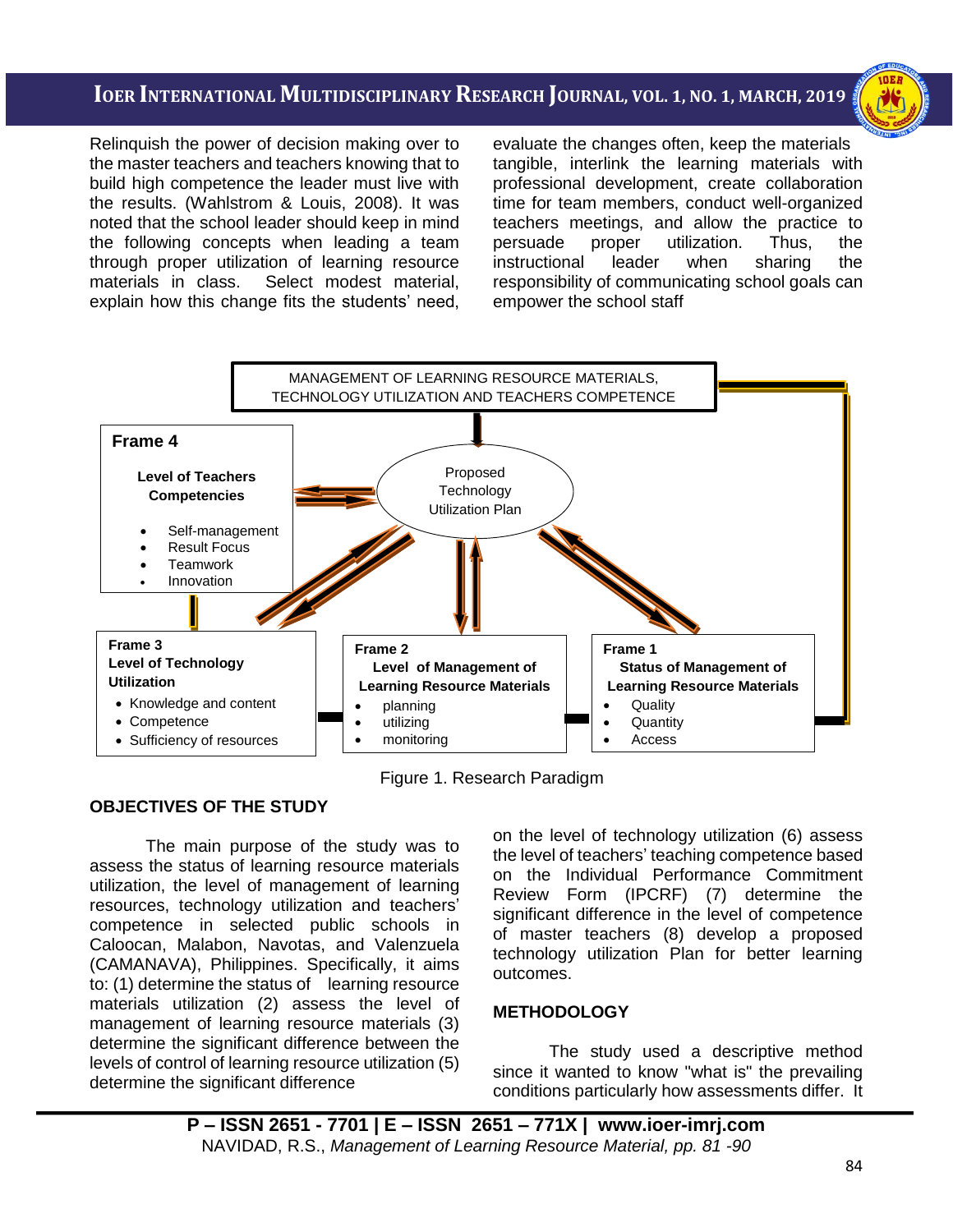i<br>I

dealt with assessing the status of learning resources utilization, the level of management of resource materials technology utilization, and teacher's competencies through a survey questionnaire which was the source of data. Purposive sampling technique was employed for the respondents of the study who were master teachers and their school heads comprising 172 and 32 respectively across four Schools Divisions in the National Capital Region particularly at CAMANAVA. The researcher perused related studies to be able to construct the survey instruments which was used to gather the data needed; likewise, four indicators under competence from the IPCRF were included. The questionnaire-checklist was used to determine the status of the utilization of learning resource materials, the level of management of learning resource materials, technology utilization, and teachers' competencies. It comprised four parts namely: Part I focused on the status of the learning resource materials utilization, in terms of quality, quantity and access, Part II focused on the master teachers' and school heads' assessment on the management of learning resource materials in terms of planning, utilizing, and monitoring. Part III covered the master teachers and school heads assessment on the level of technology utilization in terms of knowledge and content, competence, and sufficiency of resources. Part IV covered the assessment on teachers' competencies based on Individual Performance Commitment and Review Form (IPCRF). The statistical tools that were used in the study are as follows: Weighted Mean was used to determine the status of learning resource materials utilization as assessed by the master teachers and school heads. Weighted Mean was also used in determining the level of technology utilization as assessed by the respondents in public schools in CAMANAVA as well as to determine the level of teacher's competencies based on Individual Performance Commitment and Review Form (IPCRF). Z-test was used to determine the assessment of both the master teachers and the school head in terms of the status of learning resource materials utilization, level of management of learning resource materials, the level of technology utilization and teachers' teaching competence. All data were interpreted and computed with the use of Statistical Package for Social Sciences (SPSS) version 17. A three-point Likert scale was used in the status of learning resource materials utilization, level of management of learning resources and technology utilization. A four-point Likert scale was used in assessing the competencies of teachers.

### **RESULTS AND DISCUSSION**

#### **1. Status of Learning Resource Materials Utilization in terms of Quality, Quantity, and Access**

| <b>Variables</b>             |                                    | <b>Master Teacher</b> |                             | <b>School Head</b> | <b>AWM</b> | DV        |
|------------------------------|------------------------------------|-----------------------|-----------------------------|--------------------|------------|-----------|
|                              | Average<br>Weighted<br><b>Mean</b> | DV                    | Average<br>Weighted<br>Mean | DV                 |            |           |
| QUALITY                      | 2.67                               | SΑ                    | 2.55                        | SΑ                 | 2.61       | SA        |
| QUANTITY<br>В.               | 2.39                               | SΑ                    | 2.52                        | SΑ                 | 2.46       | <b>SA</b> |
| C. ACCESS                    | 2.57                               | SA                    | 2.43                        | SΑ                 | 2.50       | SА        |
| <b>Overall Weighted Mean</b> | 2.54                               | SΑ                    | 2.50                        | SΑ                 | 2.52       | SΑ        |

Table 1**.** Summary of the Status of Learning Resource Materials Utilization

The table shows that both the master teacher and the school head respondents Strongly Agree in all the three indicators as evidenced by the overall weighted means of 2.54 and 2.50, respectively. This has been supported with the combined average weighted mean having the same descriptive value. These manifest that the master teachers are bridging

collaborative efforts with the school heads in utilizing learning resource materials with quality and quantity, likewise, ensuring access to the available learning resource materials. According to Manuel, D. (2015) the curriculum must become more relevant to what students will experience in the 21<sup>st</sup>-century workplace.

**P – ISSN 2651 - 7701 | E – ISSN 2651 – 771X | [www.ioer-imrj.com](http://www.ioer-imrj.com/)** NAVIDAD, R.S., *Management of Learning Resource Material, pp. 81 -90*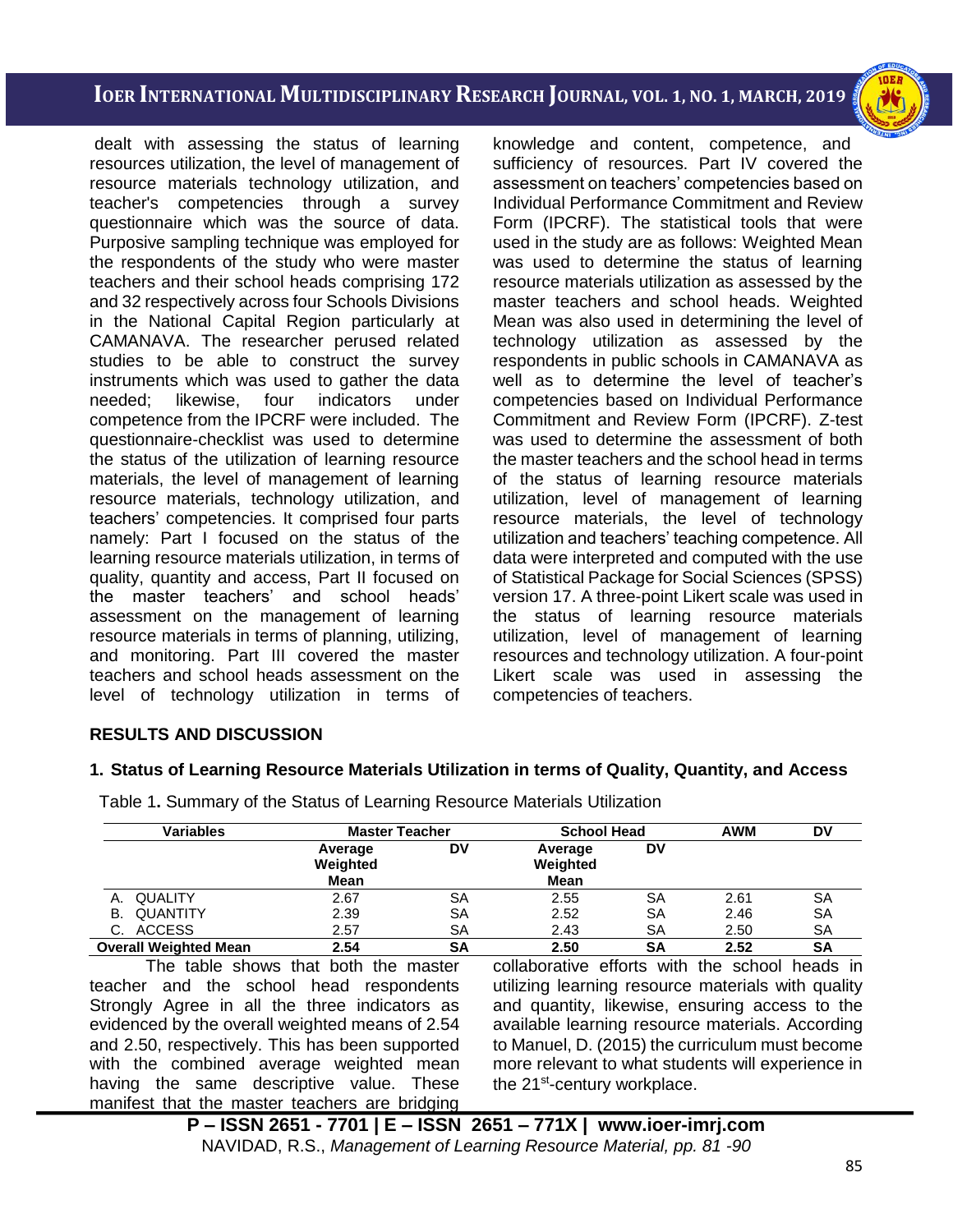### i<br>I **2. Level of Management of Learning Resource Materials as regards to Planning, Utilizing and Monitoring.**

| rable L. Cammary or the Lover or management or Learning Resource materials |                             |           |                             |    |            |           |  |  |  |
|----------------------------------------------------------------------------|-----------------------------|-----------|-----------------------------|----|------------|-----------|--|--|--|
| <b>Variables</b>                                                           | <b>Master Teacher</b>       |           | <b>School Head</b>          |    | <b>AWM</b> | DV        |  |  |  |
|                                                                            | Average<br>Weighted<br>Mean | DV        | Average<br>Weighted<br>Mean | DV |            |           |  |  |  |
| A. PLANNING                                                                | 2.71                        | SΑ        | 2.69                        | SΑ | 2.70       | SA        |  |  |  |
| B. UTILIZING                                                               | 2.58                        | SΑ        | 2.52                        | SΑ | 2.55       | SA        |  |  |  |
| C. MONITORING                                                              | 2.57                        | SΑ        | 2.49                        | SA | 2.53       | <b>SA</b> |  |  |  |
| <b>Overall Weighted Mean</b>                                               | 2.62                        | <b>SA</b> | 2.57                        | SΑ | 2.59       | SΑ        |  |  |  |

Table 2**.** Summary of the Level of Management of Learning Resource Materials

The table shows that both groups of respondents Strongly Agree on all items under planning, utilizing and monitoring as evidenced by the overall weighted means obtained such as 2.62 and 2.57 which are both interpreted as Strongly Agree, which is the same descriptive value for the combined average weighted mean of 2.59. Further, these manifest that the master teachers and school head respondents have a very strong collaboration, likewise, they are

competent enough to assist teachers in so far as management of learning resources is concerned. Just as Chiu, H. (2015) stated in her study, that a technology-enhanced learning environment does not automatically produce high-quality learning outcomes. It needs to be supported by suitable learning materials and strategies for blended learning which suit the learning needs of students in the present educational context.

### **3. Test of difference in the assessment of the two groups of respondents on the level of management of learning resource materials in terms of planning, utilizing and monitoring**

Table 3. Test of Difference in the Assessment of the Two Groups of Respondents on the Level of Management of Learning Resource Materials

| <b>Respondents</b>     | N   | Mean   | SD     | Computed<br>Z-Value | <b>Critical</b><br>Z-Value<br>at 0.05 | <b>Decision</b> | Interpretation |
|------------------------|-----|--------|--------|---------------------|---------------------------------------|-----------------|----------------|
| <b>Master Teachers</b> | 172 | 0.2284 | 0.0379 |                     |                                       |                 |                |
|                        |     |        |        | 6.7923              | 1.972                                 | Reiect          | Significant    |
| School Heads           | 32  | 1.2031 | 0.0795 |                     |                                       | Ho              |                |

The data in the table show the computed means of 0.2284 and 1.2031 and the standard deviation of 0.0379 and 0.0795, and based on these data, it could be gleaned that, the computed Z-value of 6.7923 is greater than the critical Z-value of 1.972 with 202 as degrees of freedom and 0.05 level of significance, thus, the null hypothesis  $(H_0)$  is Rejected. Therefore, the assessment of two groups of respondents on the level of management of learning resource materials manifested Significant difference. This implies that the school head had a different way of looking into the availability, usability, and adaptability of learning materials in school. This means that since master teachers are tasked on

.

the instructional, supervisory function, school heads give them the leeway to make a regular assessment on this matter. Likewise, the challenges and expectations are great and the task is daunting in the management of Learning Resource Materials (LRM) as cited by Domingo (2018) but the master teachers and school heads are confident that through the wise utilization of such resources, the Department of Education will be able to achieve such reform in the education system. However, the adequacy and sufficiency of learning resource materials were always the main consideration in the attainment of the aforementioned DepEd goals and objectives.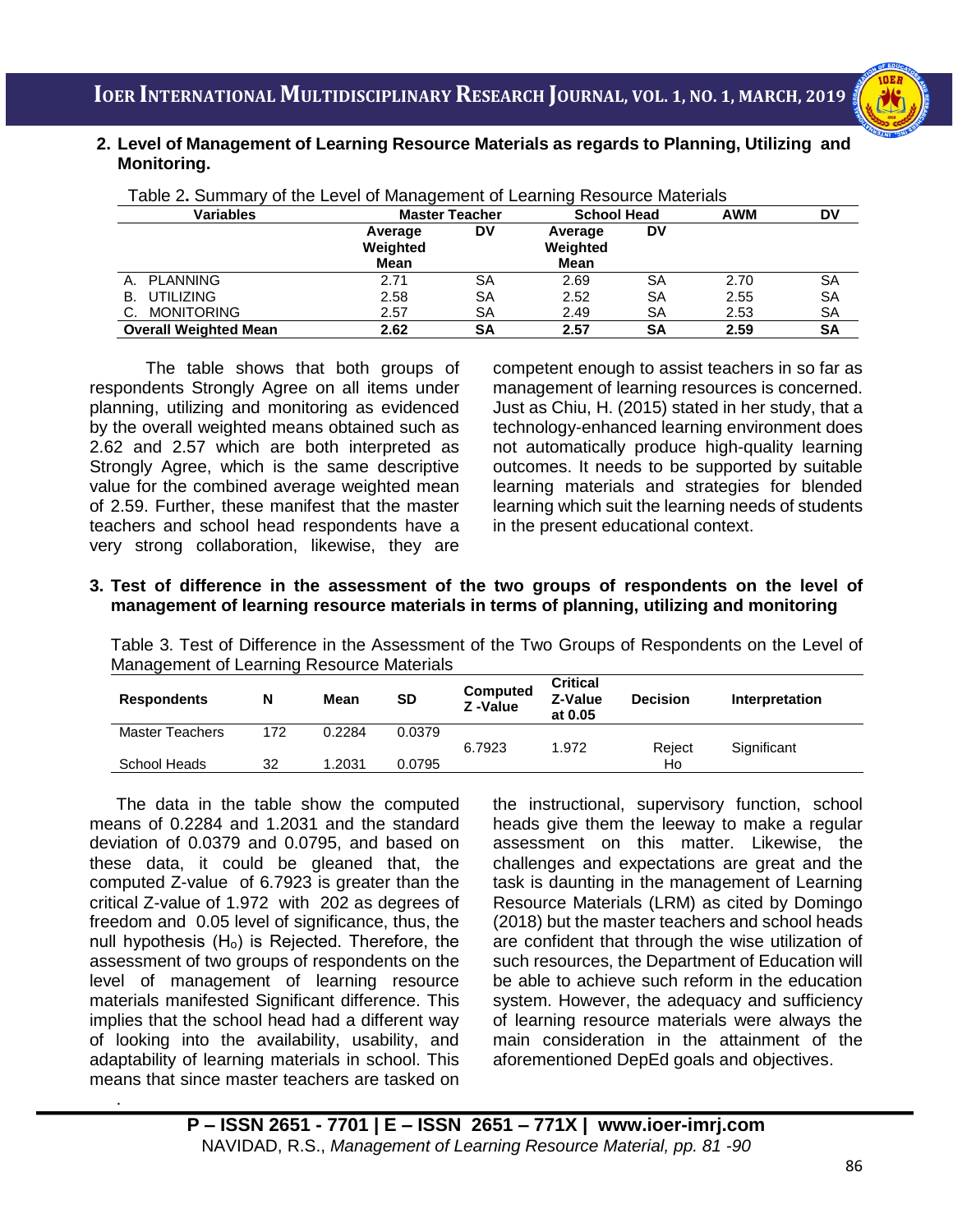

i<br>I  **Knowledge and Content, Competence, and Sufficiency of Resources 4. Level of Technology Utilization as Assessed by the Two Groups of Respondents In terms of**

Table 4. Summary of the Level of Technology Utilization as Assessed by the Two Groups of Respondents

| <b>Variables</b>             | <b>Master Teacher</b>       |    | <b>School Head</b>          |    | <b>AWM</b> | DV |
|------------------------------|-----------------------------|----|-----------------------------|----|------------|----|
|                              | Average<br>Weighted<br>Mean | DV | Average<br>Weighted<br>Mean | DV |            |    |
| A. Knowledge and Content     | 2.49                        | HU | 2.51                        | HU | 2.50       | HU |
| B. Competence                | 2.45                        | НC | 2.31                        | С  | 2.38       | НC |
| C.Sufficiency of Resources   | 2.37                        | НS | 2.21                        |    | 2.29       | S  |
| <b>Overall Weighted Mean</b> | 2.44                        | HU | 2.34                        | HU | 2.39       | HU |

It can be gleaned from the table that both groups of respondents have the same assessment that yields a descriptive value of Highly Sufficient as shown by the overall weighted mean which is 2.44 and 2.34 respectively. Although master teachers assessed knowledge and content with an average weighted mean of 2.49 interpreted as Highly Utilized, they are Highly Competent in the second indicator which is competence, with 2.45 average weighted mean; likewise, they had 2.37 and a descriptive value of Highly Sufficient in the last indicator which is a sufficiency of resources. Moreover, the combined average weighted mean of 2.39 had a

descriptive value of Highly Utilized. On the other hand, the assessment of the school heads as regards to knowledge and content had an average weighted mean of 2.51 with a descriptive value of Highly Utilized. This finding is further supported by Clemente, A. (2014) in her article entitled "Technology Leadership: Enhancing Positive Educational Change." Based on this article, school leaders must face reality in the world of education that technology is a changing phenomenon. The school leaders, therefore are expected to possess not only general leadership skills but also technology leadership skills.

**5. Test of difference in the assessment of the two groups of respondents on the level of technology utilization in terms of knowledge and content, competence and sufficiency of resources.**

Table 5. Test of Difference in the Assessment of the Two Groups of Respondents on the Level of Technology Utilization

| <b>Respondents</b>     | N   | Mean   | <b>SD</b> | <b>Computed Z</b><br>-Value | <b>Critical</b><br>Z-Value<br>at 0.05 | <b>Decision</b> | Interpretation |
|------------------------|-----|--------|-----------|-----------------------------|---------------------------------------|-----------------|----------------|
| <b>Master Teachers</b> | 172 | 0.2127 | 0.0246    |                             |                                       |                 |                |
| School Heads           | 32  | .0990  | 0.3230    | 15.5219                     | 1.972                                 | Reject<br>Ho    | Significant    |

The table shows that based on the computed weighted means of 0.2127 and 1.0990 and the standard deviation of 0.0246 and 0.3230, the computed Z-value of 15.5219 is greater than the critical Z-value which is 1.972. This purports that the null hypothesis  $(H<sub>o</sub>)$  is Rejected. Therefore, at 0.05 or 5 percent level of significance and degrees of freedom of 202, it can be concluded that the assessment of master teachers on the level of technology utilization has Significant difference with that of the school head respondents' assessment. This result further concludes that as far as technology utilization is a concern, master teachers have a better grasp as regards to knowledge and content and also competence since they are the front liners, while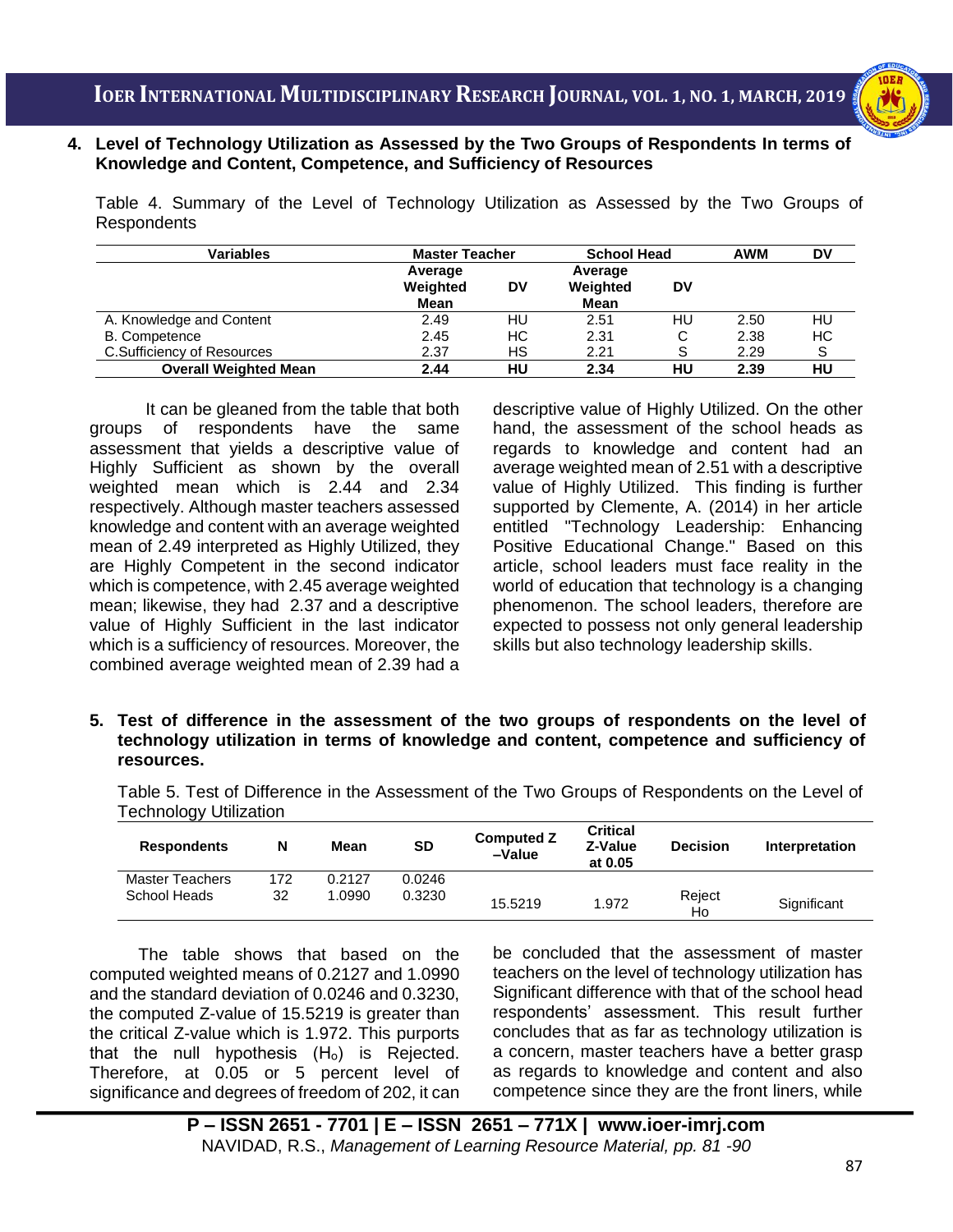i<br>I



the school heads oversee the sufficiency of resources since they are the only person accountable with regard to the school financial aspects. This findings is supported by Luna, G. (2016) in his article entitled "The Great Demand of the Learners in the Automated World", stated that a good reflective teacher regularly and systematically reviews the results of her teaching, identifies loopholes as well as success ingredients and in the end "reconstructs" future alternative.

### **6. Level of Competence in terms of Self-Management, the Result Focus Teamwork, and Innovation**

Table 6. Summary of Master Teachers' Level of Competence as Assessed by the Two Groups of Respondents

| <b>Indicators</b>            | <b>Master Teacher</b>       |    | <b>School Head</b>          |    | <b>AWM</b> | <b>DV</b> |
|------------------------------|-----------------------------|----|-----------------------------|----|------------|-----------|
|                              | Average<br>Weighted<br>Mean | DV | Average<br>Weighted<br>Mean | DV |            |           |
| A. SELF-MANAGEMENT           | 3.37                        | E  | 3.22                        | E  | 3.30       | Е         |
| <b>B. RESULT FOCUS</b>       | 3.43                        | Е  | 2.90                        | Е  | 3.17       | Е         |
| C. TEAMWORK                  | 3.26                        | E  | 3.32                        | Е  | 3.29       | Е         |
| D. INNOVATION                | 3.41                        | E  | 3.22                        | E  | 3.32       | Е         |
| <b>Overall Weighted Mean</b> | 3.37                        | Е  | 3.17                        | Е  | 3.27       | Е         |

The table shows that both groups of respondents assessed that master teachers are Excellent in all the four indicators as evidenced by the overall weighted means of 3.37 and 3.17 respectively. These mean that master teachers' competencies are within their grasp based on their Individual Performance Commitment

Review Form (IPCRF). However, the combined average weighted mean of 3.27 shows that the descriptive value is only Excellent. This means that master teachers need improvement as regards competencies. This could be the basis of a future plan to capacitate the teachers.

**7. Test of difference on the assessment of the two groups of respondents on the level of master teachers' competence as regards self-management, the resulting focus, teamwork, and innovation in their Individual Performance Commitment Review Form (IPCRF).**

Table 7. Test of Difference in the Assessment of the Two Groups of Respondents on the Level of Master Teachers' Competence Based on IPCRF

| <b>Respondents</b>     | N    | Mean   | <b>SD</b> | <b>Computed</b><br>Z-Value | <b>Critical</b><br>Z-Value<br>at 0.05 | <b>Decision</b>       | Interpretation |
|------------------------|------|--------|-----------|----------------------------|---------------------------------------|-----------------------|----------------|
| Master Teachers        | 172  | 0.3914 | 1.0194    |                            |                                       |                       |                |
| School Heads           | 32   | 1.9766 | 0.9643    | 2.8702                     | 1.972                                 | Reject H <sub>o</sub> | Significant    |
| Level of Significance: | 0.05 |        |           | $df = 202$                 |                                       |                       |                |

The data in the table show that based on the assessment of the master teachers and school heads respondents, the mean of the former is 0.3914 while the latter is 1.9766 with the standard deviation of 1.0194 and 0.9643 respectively. With the degrees of freedom of 202, the computed Z-value is 2.8702 which is greater than the critical Z-value of 1.972 at 0.05 level of significance, thus, the null hypothesis is rejected. Therefore, it can be concluded that the test of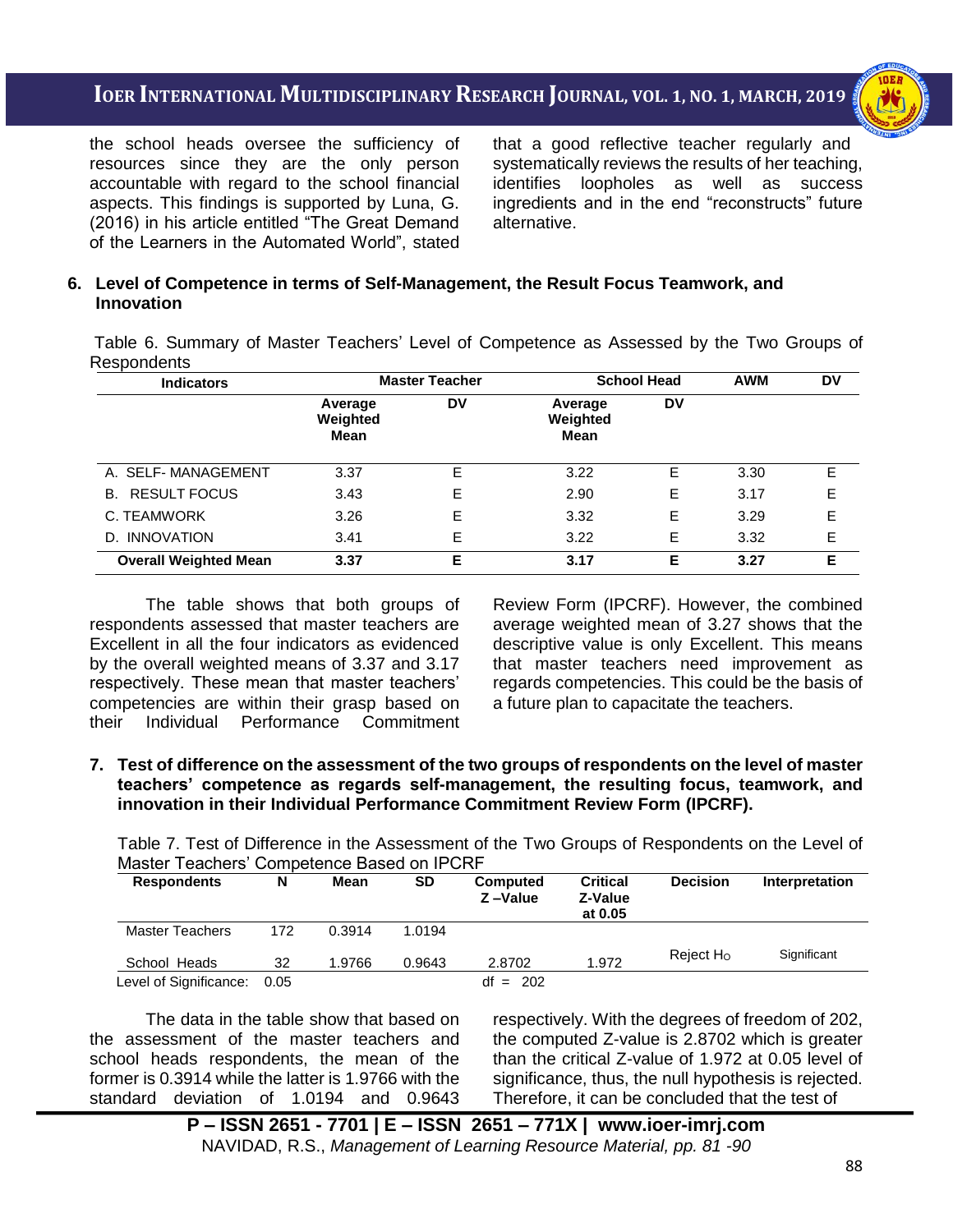i<br>I



significant difference in the assessment of the two groups of respondents on master teachers' competence based on their IPCRF is found to be significant. This further shows that objectivity on the part of the school heads in rating the master teachers it can be construed to be real, or it may be biased, according to Robins, (2015). But, this partiality or impartiality of the school heads is manifested in their assessment. Therefore, in the present study, significance has been established that master teachers would differ in their assessment of themselves as regards competence over the assessment of the school heads.

## **8. Proposed Technology Utilization Plan**

### **Rationale**

In order to deliver best teaching and learning process that will produce students imbued with adequate knowledge and skills with appropriate attitudes needed in accepting the challenges of the fast-changing society the teachers need to conduct a Technology Utilization plan that will address the weak points in his/her instructional competence in the utilization of instructional materials with special consideration to the pervasiveness of technology in class as revealed in the research conducted. This proposed Technology Utilization Plan was inspired by the Individual Performance Commitment and Review Form (IPCRF). This was used for the teachers to enhance their instructional competencies, technology utilization further, the wise use of instructional materials and eventually become effective in their teaching methodology.

## **Objectives**

This Technology Utilization Plan is a five-day activity, aims to achieve the following objectives:

1. Identify the strengths and weaknesses of school-based programs and eventually finds ways of improving them;

- 2. Cite possible strategies in proper allocation of resources in the school including the technical and material resources of the institution;
- 3. Demonstrate ways in creating an effective plan in responding to the needs of the school in relation to technology utilization;
- 4. Explain the underlying phenomena in the success of utilizing school learning resource materials and be able to convert it into school's best practices.
- 5. Demonstrate proper ways of utilizing learning resource materials as well as maximize the use of technological utilization plan.

## **Target Participants**

The target participants in this five-day activity are the 172 master teachers and 32 school heads of selected public schools in the Division of Caloocan, Malabon, Navotas, and Valenzuela (CAMANAVA).

## **CONCLUSIONS**

Based on the foregoing salient findings, the following conclusions are drawn:

- 1. Master teachers mandate as the instructional supervisor to ensure that instruction is well-delivered through the proper use of appropriate learning resource materials.
- 2. The assessment of the two groups of respondents on the status of learning resource materials utilization has no difference. This only showed that the three indicators have consistent interpretation.
- 3. Both respondents have consistently assessed the level of management of learning resource materials based on the three indicators; they have distinct roles or functions. The school principal looked at the items in each indicator and assessed them based on his or her standard distinct from that of a master teacher.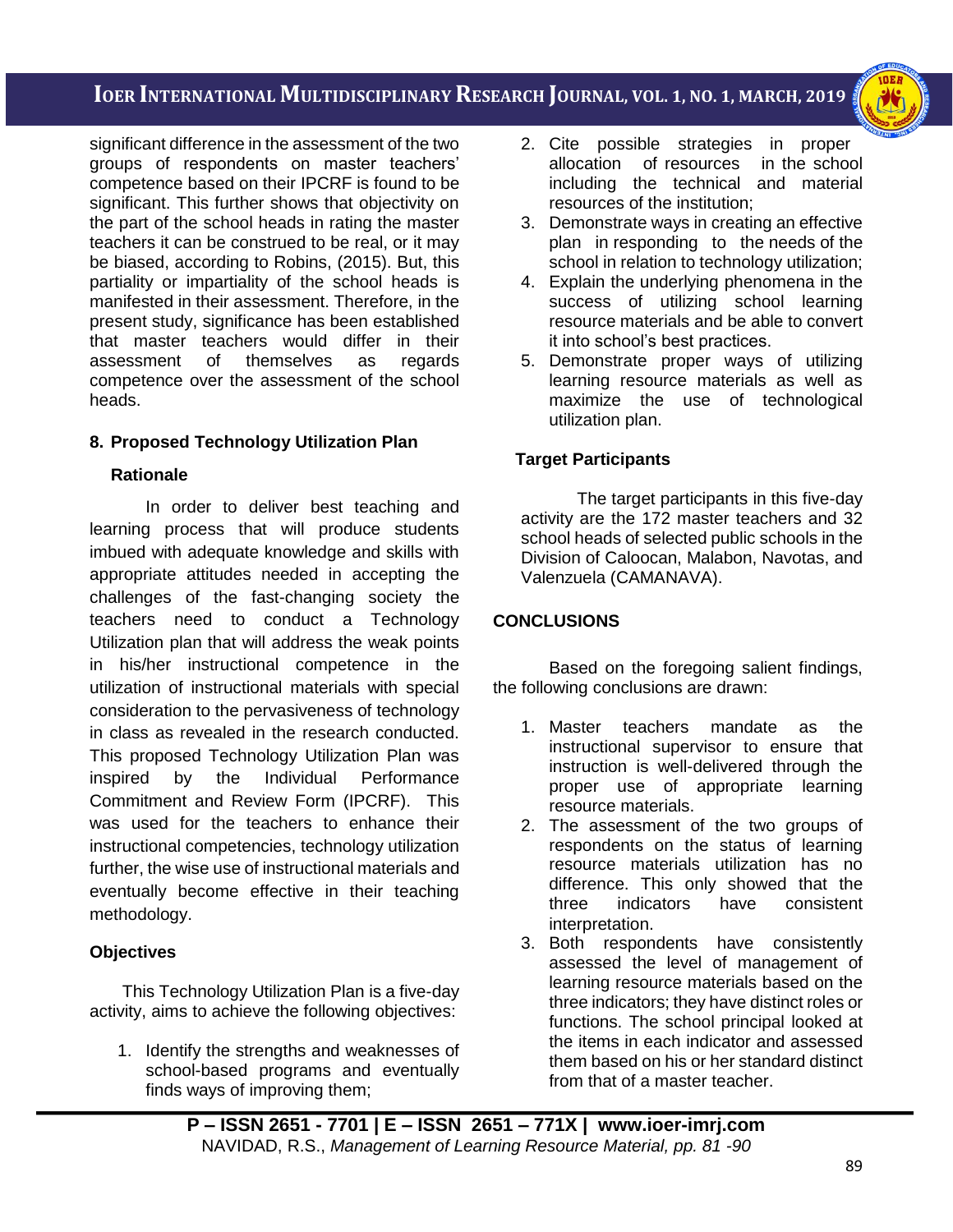i<br>I



- 4. The difference in the assessment of the two groups of respondents had rejected the hypothesis in terms of technology utilization is concerned.
- 5. As regards master teachers' competence based on the IPCRF both groups of respondents had a very close assessment. Accordingly, master teachers themselves are Excellent in all four indicators.

## **RECOMMENDATIONS**

The following recommendations are hereto offered based on the findings of the study.

- 1. The result of this study should be presented to the schools across 16 schools divisions since there is a policy or guidelines set forth for the learning resource materials utilization. It mandates full implementation of LRMDS. Therefore, this study highly recommends adopting some mechanisms on reviewing or revisiting the policy and ensure compliance thereat.
- 2. The salient findings of this study can be the bases in designing a school-based inservice training for LRMDS focal persons. Therefore, a training program is hereby recommended for LRMDS persons-incharge or focal persons to enhance their competence in determining usability, quality, quantity, and accessibility of learning resource materials for school use.
- 3. The result of the study also deals on the technology utilization as part of the daily activities in the classroom; hence it is recommended that master teachers and non- master teachers should undergo an intensive training program focused on technology utilization.

## **REFERENCES**

Briones, L. (2017). *Quality Accessible Relevant and Liberating Basic Education for all.* Retrieved from http://www.deped.gov.ph/wpcontent/uploads/2018/07/2016-11-03- Education-Summit.pdf

- Casas,B.(2018).*Changing Times: School Librarian Staffing Status*. Teacherlibrarian.com/ 2018/04/11/changingtimes-school-librarianstaffingstatus.http://teacherlibrarian.com/201 8/04/11/changing-times-school-librarianstaffing-status/.
- Chiu, H. L. (2015). Materials Design and Pedagogy for Technology-Enhanced Language Learning. *International Journal of Computer-Assisted Language Learning and Teaching*, *5*(1), 22-34. doi:10.4018/ijcallt.2015010102
- Clemente, A. (2014). *Technology Leadership: Enhancing Positive Educational Change*. Retrieved from The Modern Teacher. Vol 62 January 2014 No. 8 ISSN 2094-8042. Papi Publishers Association of the Philippines Inc. p. 298.
- Cornelia, J. (2015). *Teacher's Competence in*  **Technology and Livelihood** *Education in DepED, Division of CAMANAVA: Basis in Designing Faculty Program*. Unpublished Dissertation. PUP, Philippines.
- *DepED Individualized Performance Commitment and Review Form* Retrieve from (IPCRF.https://www.google.com/amp/s/www. teacherph.com/amp/individual\_performance commitment and review form ipcrf.
- *DepEd Order # 35, s. 2010.* Uploading of Learning Resource Materials through the Learning Resource Management and Development.http://www.deped.gov.ph/2010/ 04/23/do-35-s-2010-uploading-of samplelearning-resource-materials-through-the learning-resources-management-anddevelopment-system-lrmds/.